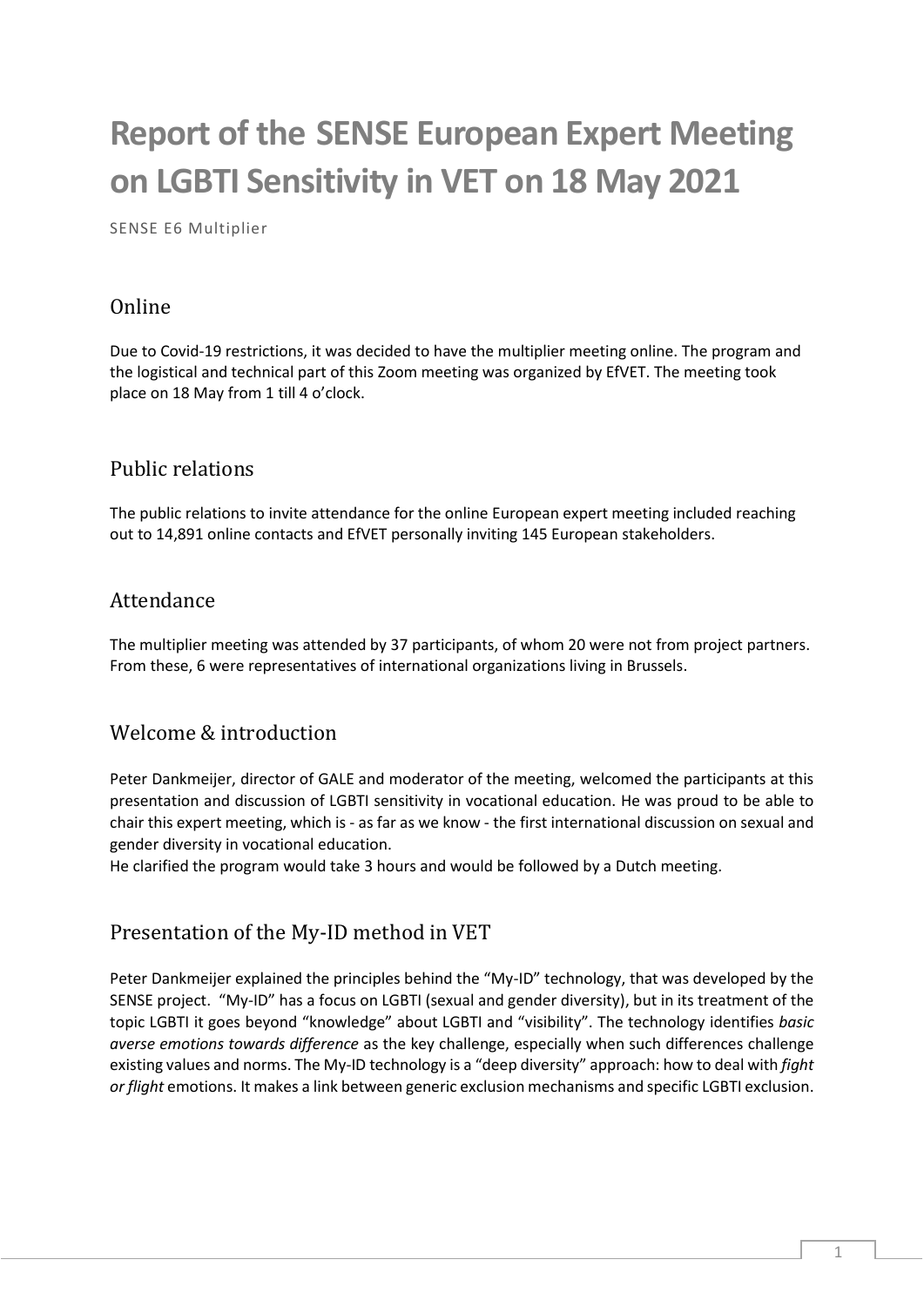He then explained the theoretical models behind the teacher training and envisioned curriculum: heteronormativity and how exclusion works in practice.

To explain heteronormativity, My-ID uses the OGLO model. OGLO stands for openness, gender, lifestyle and orientation. These labels stand for expectations and norms: everybody is expected to conform to their own peer group culture and to hide aspects that are different from that (sub)culture

(openness), everybody is expected to be male or female and to fulfill their role as such (gender), everybody is expected to have a romantic, everlasting and monogamous relationship with someone of the opposite sex (lifestyle), and everybody is expected to be heterosexual until it is proven otherwise, and in that case non-heterosexuals are often asked to explain or defend their sexual orientation (orientation).



To explain how the social exclusion process works in practice, My-ID uses the model of the exclusion

spiral. The spiral describes how social norms and expectations can lead to negative emotional responses to expressions that do not conform to the norm or to expectations. These negative emotions, or *fight or flight* responses, are hardwired and a natural instinct. It is not healthy to ignore them or suppress them, but at the same time they need to be handled in an adult way to prevent



undesirable and discriminatory consequences. This handling of your own and others' emotions is the key to the My-ID technology, which in school, is mainly done through immediate pedagogic action in response to averse emotions.

When negative emotions are allowed or even rewarded, they are "covered up" with cognitive arguments and this mix of emotions and arguments is called an attitude. Attitudes are more stable than volatile emotions. Contrary to what some teachers think, negative attitudes *can* be influenced in school, but this cannot be done in a single topic lesson. It requires a spiral curriculum in which the students are coached to explore their own values and norms and to gradually redevelop them in a more open and positive way.

Negative attitudes commonly lead to negative behavior. In terms of homophobia or transphobia, we often think of rather crude forms of violence or exclusion, but the most common form of negative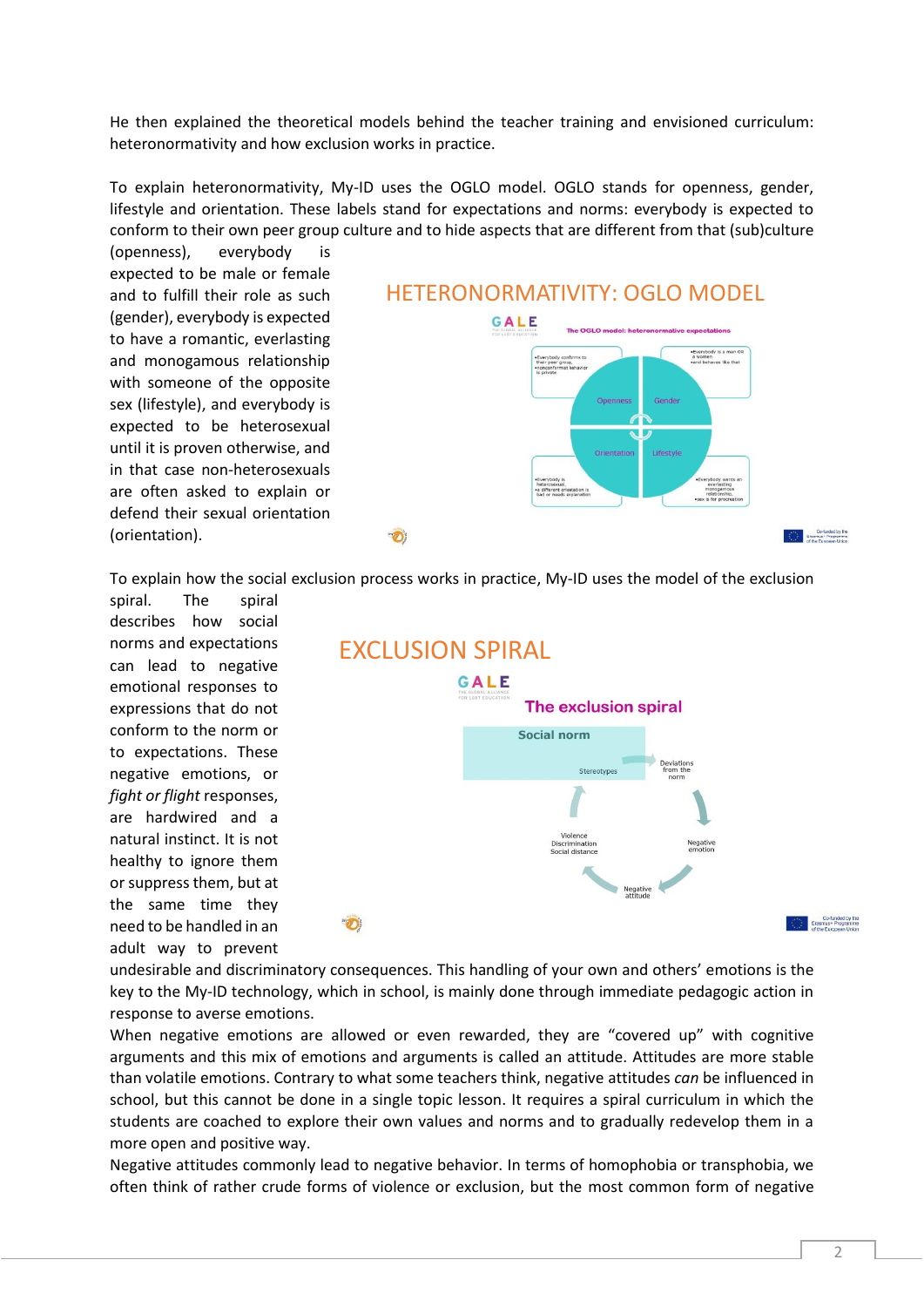behavior is "taking distance". We prefer not to associate with people who are different from ourselves, and in cases where we are pretty irritated about other races, cultures or lifestyles, we tend to ignore or block information about them. Negative behavior can also be influenced by school by creating rules about prosocial behavior and agreeing on them with the students - not only prescribing them. In the curriculum, cooperation between students also helps to create relations with a social nearness rather than a social distance, it helps to develop skills of relating to other people in well-mannered and even welcoming and curious way. These are basic diversity skills.

Social distance creates a situation in which we don't know the other very well, and because we only perceive the others from a distance, we form stereotypes. Stereotypes in turn, lead to the impression that marginalized people fall outside the norm. This starts the negative emotion again. Schools can combat stereotypes by explicitly giving attention to a wide variety of people, races, cultures and lifestyles. In their pedagogy and curriculum, they can note stereotypes and discuss with students to what extent stereotypes are based on realities and to what extent they are exaggerated and unproductive.

Peter Dankmeijer then went into how the project developed a series of competences for students and teachers which are supposed to lead to a higher level of emotional intelligence, and in the practice in vocational education to an increased client-friendliness and awareness of diversity among clients.

It is clear that such competences require a spiral curriculum to

## DESIRED COMPETENCES



develop improperly during the lifetime of vocational education course. In the SENSE project this was done by developing a spiral curriculum which extends over the two or three years vocational courses



SPIRAL CURRICULUM

take, and describe what needs to happen in the level of goals and on the level of concrete classroom activities in the different subjects of the curriculum, like citizenship, language and technical skills.

To support the implementation of the My-ID technology, the SENSE project developed for products:

- 1. A Trigger Technology manual on how school can coach students to develop discussion triggers (coordinated by CESIE)
- 2. A Teacher Training manual and reader for a one-day training (coordinated by EUROTraining)
- 3. A Curriculum Consultancy guide on how to develop a spiral curriculum (coordinated by Fondazione Hallgarten-Franchetti)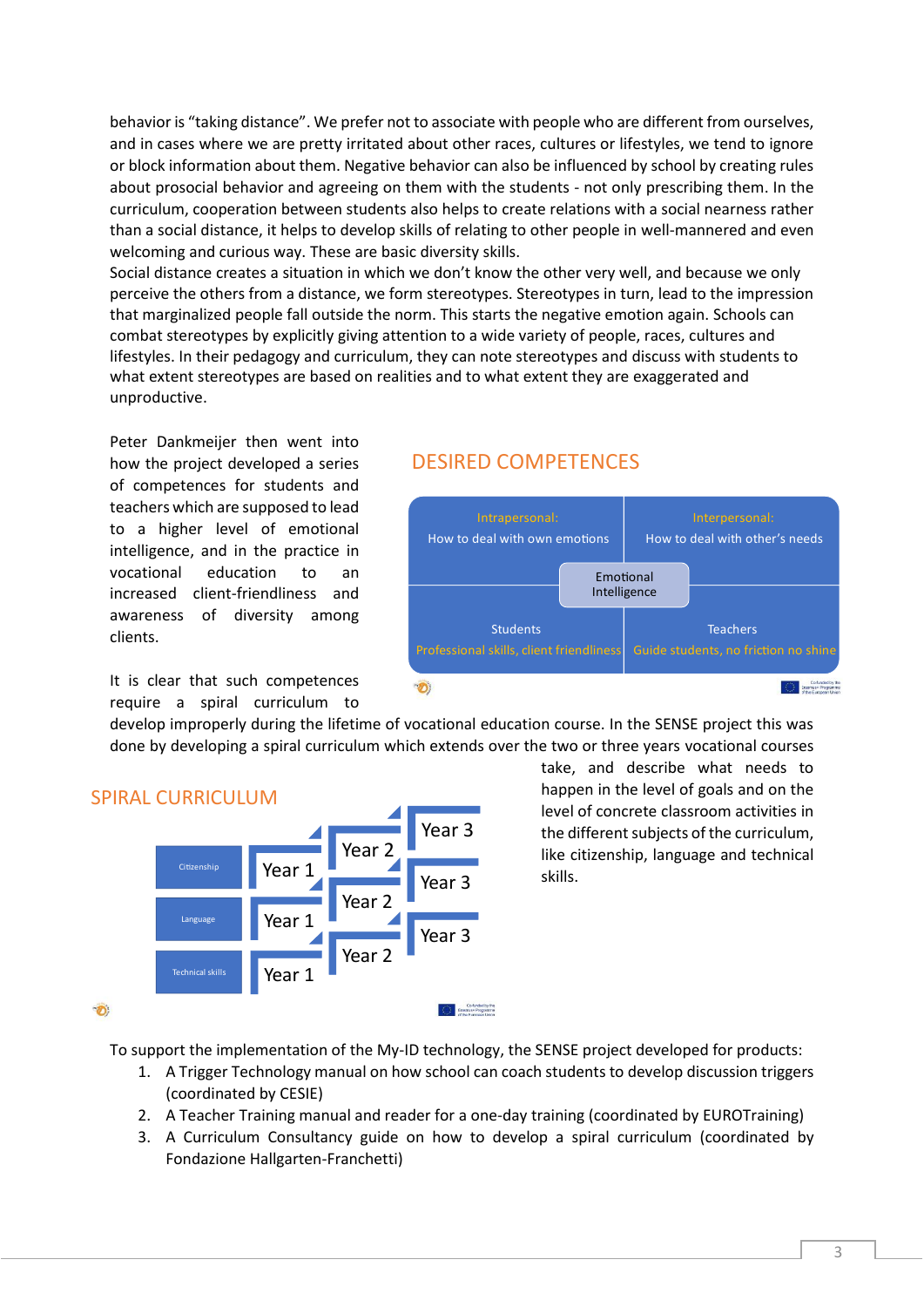4. A Competence Framework: a description of students and teacher competences and how they can be developed (coordinated by DEFOIN)

All products can be downloaded in English, Greek, Italian, Spanish and Dutch from **[https://www.gale.info/en/projects/sense-project.](https://www.gale.info/en/projects/sense-project)**

# Screening good practice "discussion trigger videos by students"

After the introduction of the project, the four trigger videos made by the students were screened. The videoclips can be watched on YouTube:

- EUROTraining: [https://youtu.be/U9Fj\\_pNXZGw](https://youtu.be/U9Fj_pNXZGw)
- ROC van Amsterdam[: https://youtu.be/hN1NLuRW4Uo](https://youtu.be/hN1NLuRW4Uo)
- Fra Luca Pacioli[: https://youtu.be/vGSS4Jc8aso](https://youtu.be/vGSS4Jc8aso)
- Euroform:<https://youtu.be/SwksOsJKLk0>

# "The power of storytelling"

Pete Chatzimichail is a board member of the European Youth Forum. He studied political science at the University of Cyprus and now lives in Brussels. He spoke about how testimonials and storytelling are powerful tools for education.

In his introduction, Pete said he liked the clips. Each clip tells us a story. Sharing stories about LGBTI issues works in two ways: for the storyteller it works cleansing when you can tell your story in a safe space. For the listeners, it creates an understanding which goes deeper than just reading information. When somebody tells a story, you empathize with it and you put yourself in the position of the storyteller. It's like following the character in the book, you feel stressed when something happens to the main character. When you listen to an LGBTI storyteller, you can understand and feel what happened to them and empathize with their position. Therefore, testimonies and subsequent questions and answers and discussions in the classroom work to dispel prejudice, but also to get a deeper understanding of diversity.

LGBTI stories are often about coming-out. For heterosexual students, coming-out for your sexual orientation is not an issue; their heterosexuality is assumed. By hearing the story of an LGBTI person, others can better understand the significance of coming-out and why in our society coming-out is still necessary.

Authenticity is an important aspect of this type of storytelling. You can shape your story to some extent and link to the audience, but you need to stay true to yourself and be authentic. Another aspect that is important is that also other students can share their stories - if the storyteller has created a situation in which they f feel comfortable to do so. It is important to remember that there are no perfect stories. Stories that work are authentic but not necessarily perfect.

In good storytelling about LGBTI issues, the audience also has responsibility. They have to prepare for the session and to be properly introduced to the subject. Otherwise, there is a risk that they will be shocked by the newness of what they hear, and that they close down. In school, it is the responsibility of the teacher to make sure such preparation is done.

LGBTI students may also tell spontaneous stories about themselves in lessons. Teachers have to be aware that these kinds of stories can be a cry for help. For example, students may tell about unpleasant things that happen at home. Teachers need to be aware of this and to adequately respond to these implicit or explicit cries for help.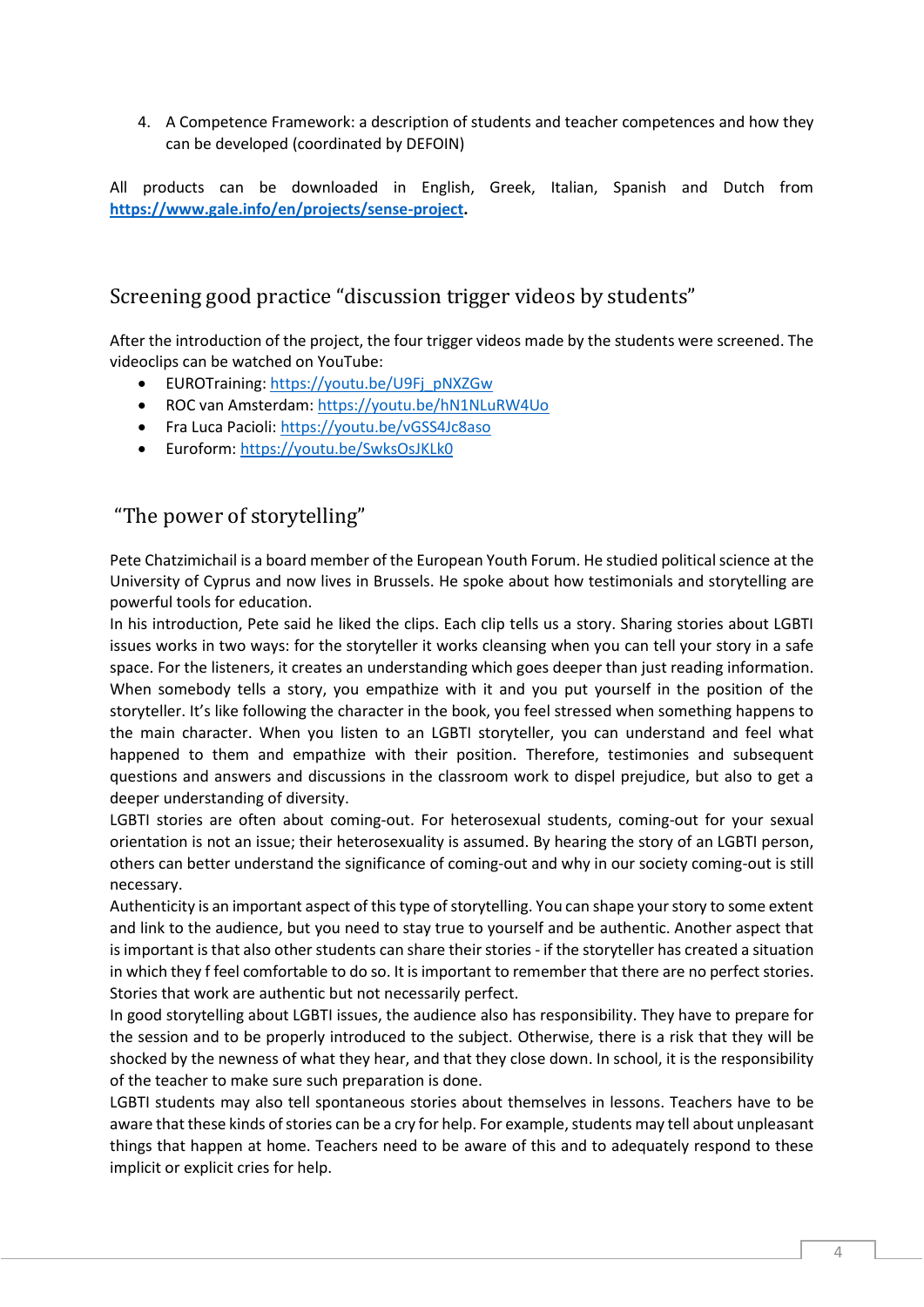Peter Dankmeijer thanked Pete Chatzimichail for his contribution and agrees with the importance of storytelling about LGBTI issues in class. GALE has been doing research on LGBTI peer education group in the last six months and is preparing the European project to support LGBTI peer educators.

# "Promotion of the My-ID method in Italy"

Marco Alessandro Giusta is deputy major of the city of Turin in Italy and is – among other things – responsible for the human rights portfolio of the city. Some time ago, he called the SENSE project partnership because he was inspired by the My-ID method and he wanted talk here about why and how he will work to promote LGBTI sensitivity in Turin and Italy. However, he was called away during the meeting and was not able to do his presentation at this time.

#### 14:15 **Break**

#### Roundtable discussions in break-out rooms on 3 statements

After the break, the participants were divided in three breakout rooms. In each of the breakout rooms three statements were discussed. The statements are about the potential need to change the national frameworks for vocational competences.

#### **1. The current generic competence frameworks are adequate enough to cover LGBTI sensitivity (reporter: Eileen Quin, CESIE)**

The first statement says that we don't need any changes, because the current frameworks are adequate enough to cover sensitivity for LGBTI issues.

#### **2. The current generic competence frameworks should be updated to clarify how specific LGBTI sensitivity is part of generic qualifications (reporter: Juan Escalona Corral, DEFOIN)**

The second statement thinks they are okay but could be accompanied with a clarification on how to make them sensitive for LGBTI issues. This is the level of change we chose in this project.

#### **3. The current generic competence frameworksshould be updated to better include LGBTI sensitivity and attention to other areas where client-friendliness towards marginalized groups may not be selfevident (reporter: Nefeli Bantela, EUROTraining)**

The last statement goes one step further and claims that we should explicitly include LGBTI friendliness of vocational competences in the formal frameworks.

After half an hour, the group reporters summarized the discussion.

In breakout room 1, participants said it is difficult to assess the competence frameworks. VET qualifications are not the same in different countries. Even within countries, different institutions can have different competence expectations of their students.

One aspect that was noted is that sex education is not adequately integrated in the VET curriculum, and even when it is, it is often too technical and does not focus on social and emotional aspects. In such cases you treat the terms and definitions, but it is often forgotten that we are talking here about human beings and how you will deal with them in your professional practice.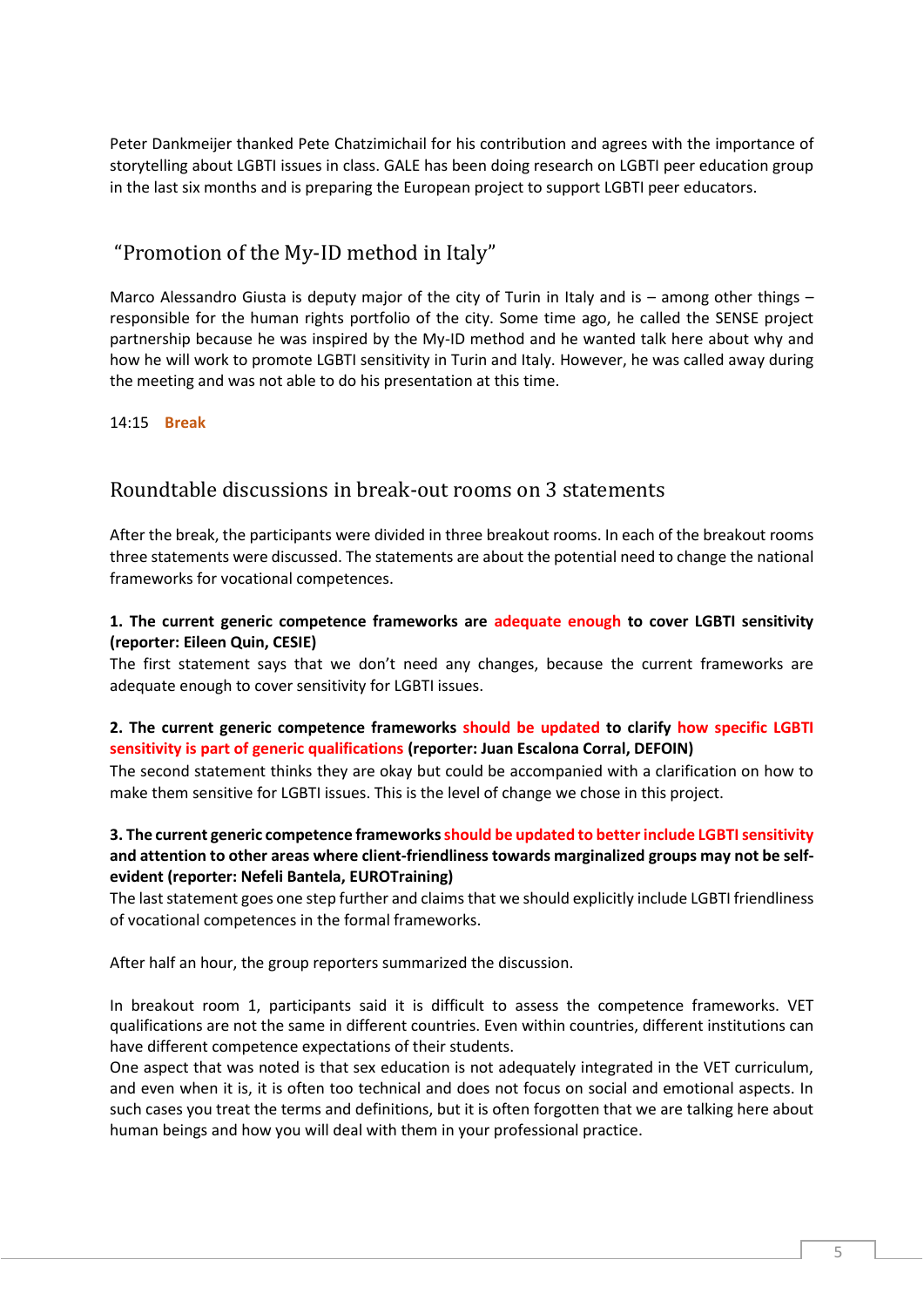In breakout room 2, it was also noted that in many vocational courses there is now a focus on knowledge, and that we need a shift to emotional intelligence. However, this is a challenge in many countries and many VET institutions: teachers and VET managers often consider emotional and social competences as irrelevant or of lower status then technical skills. However, in some countries, new legislation or guidance on vocational education is being adopted, which gives more space for attention to such "soft" skills.

In breakout room 3 the importance of teacher training was stressed, especially in the current widening gap between older teachers and younger students. It was argued that especially older teachers need to update their knowledge and awareness of diversity. This should not be up to individual teachers, like what happens now in most countries, but it should be a mandatory upgrade of VET teaching competences.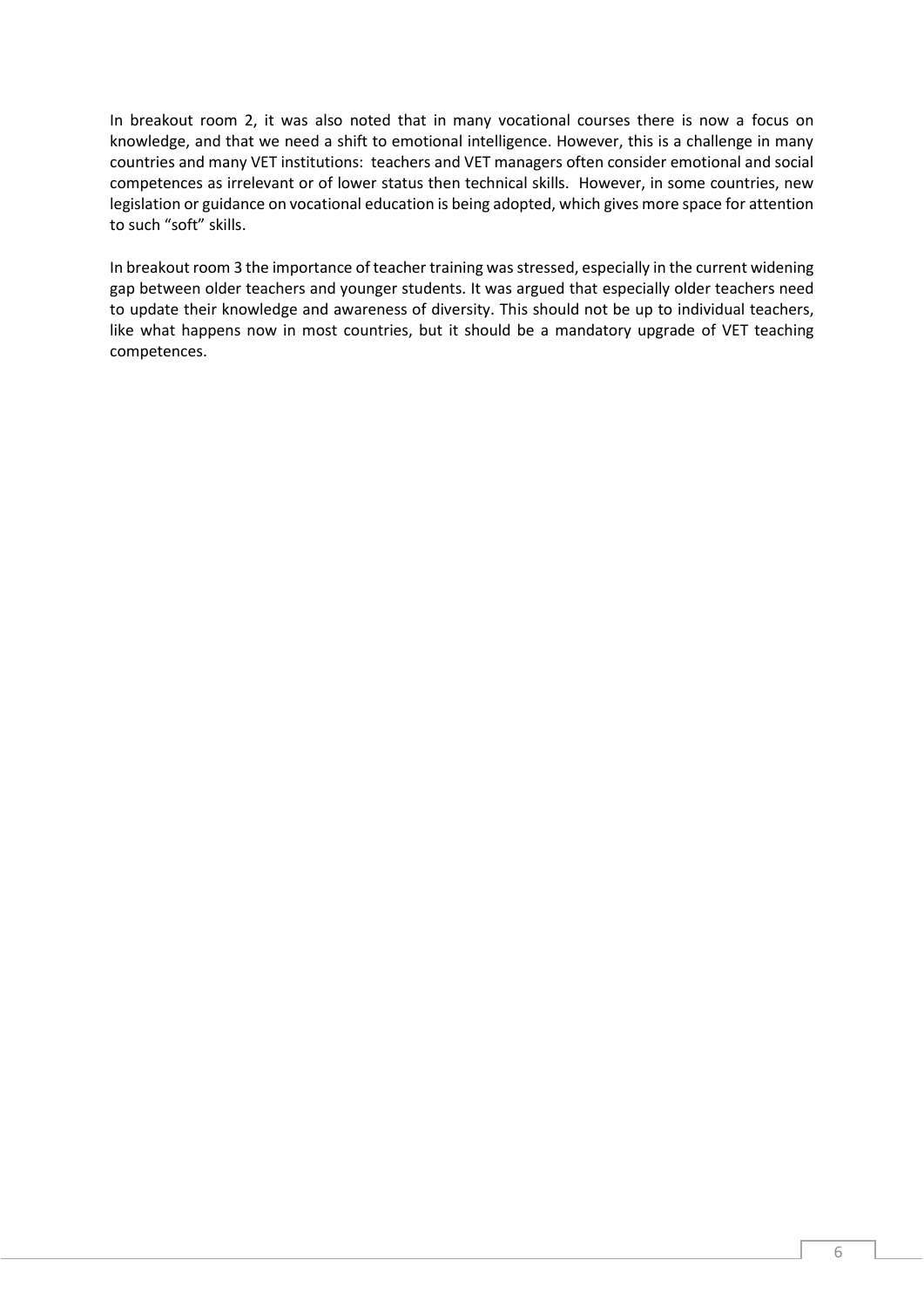# Policy debate "LGBTIQ Equality opportunities across all EU levels"

After the breakout discussions sessions with participants, the meeting turned to a panel of experts. The discussion was moderated by Fabrizio Boldrini, the director of the SENSE partner Fondazione Hallgarten-Franchetti.

Marc Angel is a Member of the European Parliament since 2019. Beside acting as Head of the Luxembourgish Delegation in the Social & Democrats has served on the Committee on Employment and Social Affairs and the Committee on Petitions. He is a substitute member of the Committee on the Internal Market and Consumer Protection and the Committee on Economic and Monetary Affairs. In addition to his committee assignments, Angel is part of the parliament's delegation to the EU-Chile Joint Parliamentary Committee, to the Euro-Latin American Parliamentary Assembly and for relations with [China.](https://en.wikipedia.org/wiki/China) And he is here because the co-chairs the [European Parliament Intergroup on LGBT Rights.](https://en.wikipedia.org/wiki/European_Parliament_Intergroup_on_LGBT_Rights) Marc Angel went into his work in the European Parliament Intergroup on LGBT rights. He noted that the domain of education is not a key competence of the European Union, but of the Member States. Still, the safety, well-being and health of LGBTI students features in current important policy documents like the LGBTI policy 2020-2015 and the children's rights strategy. These documents speak, among other topics, about combating stereotypes and promoting inclusion. For the future, Marc Angel look forward to work on European directives to include LGBTI in legislation on hate speech. There are also initiatives to improve the quality bodies in European countries and to strengthen the position of rainbow families, also from a child's perspective.

Rubén Ávila Rodríguez coordinates the policy and research work of the International LGBTQI Youth & Student Organisation (IGLYO), a youth-led network with over 100 member organisations in more than 40 Council of Europe countries. Rubén has always combined his academic and activist career to promote the rights of LGBTQI people, with a strong focus on LGBTQI youth.

Rubén Ávila mentioned some statistics from the large study of the Fundamental Rights Agency (FRA). These statistics make clear that LGBT youth faces higher rates of discrimination than older generations. Also, it is very clear that trans and intersex people are worse off than LGB. In the practice of IGLYO, he notices that LGBTI youth complain about the general lack of representation of LGBTI people in curricula, or even that curricula display negative messages. Schools are often characterized as an unsafe environment and LGBTI students reported that teachers are too insecure to support them. The covid-19 epidemic has only worsened the situation for LGBTI youth.

Yesterday, at the European IDAHOT meetings, ILGA Europe also stated that the emancipation of LGBTI people in Europe is stalling. This is partly due to the rise of right-wing populist movements and to countries where an "anti-gender ideology" movement is coming up, even creating so-called LGBT free zones.

Rubén Ávila makes clear that LGBTI citizens need to know that the EU cares about them. He calls for benchmarking tools, which can be used to monitor how countries are implementing LGBTI policy. We should not only look at teacher training, but also at screening curricula. IGLYO and or NGOs already engage with this, but that remains on the level of advocacy. We need governments creating such monitoring mechanisms themselves.

Rubén Ávila also notes that mainstreaming LGBTI in general policies is important. And in some way, this is already done in different countries and on the European level. But for IGLYO it is not quite clear to what extent (youth) policies and practices are really including LGBTI. Too often, LGBTI are symbolically mentioned in policy papers, but infrastructure to really support LGBTI youth in countries is often missing.

Paolo Antonelli is an Italian expert on LGBTI rights. He is a clinical sexologist and Professor at the School of Psychology in the Department of Health Sciences of the University of Florence, Italy. One of his main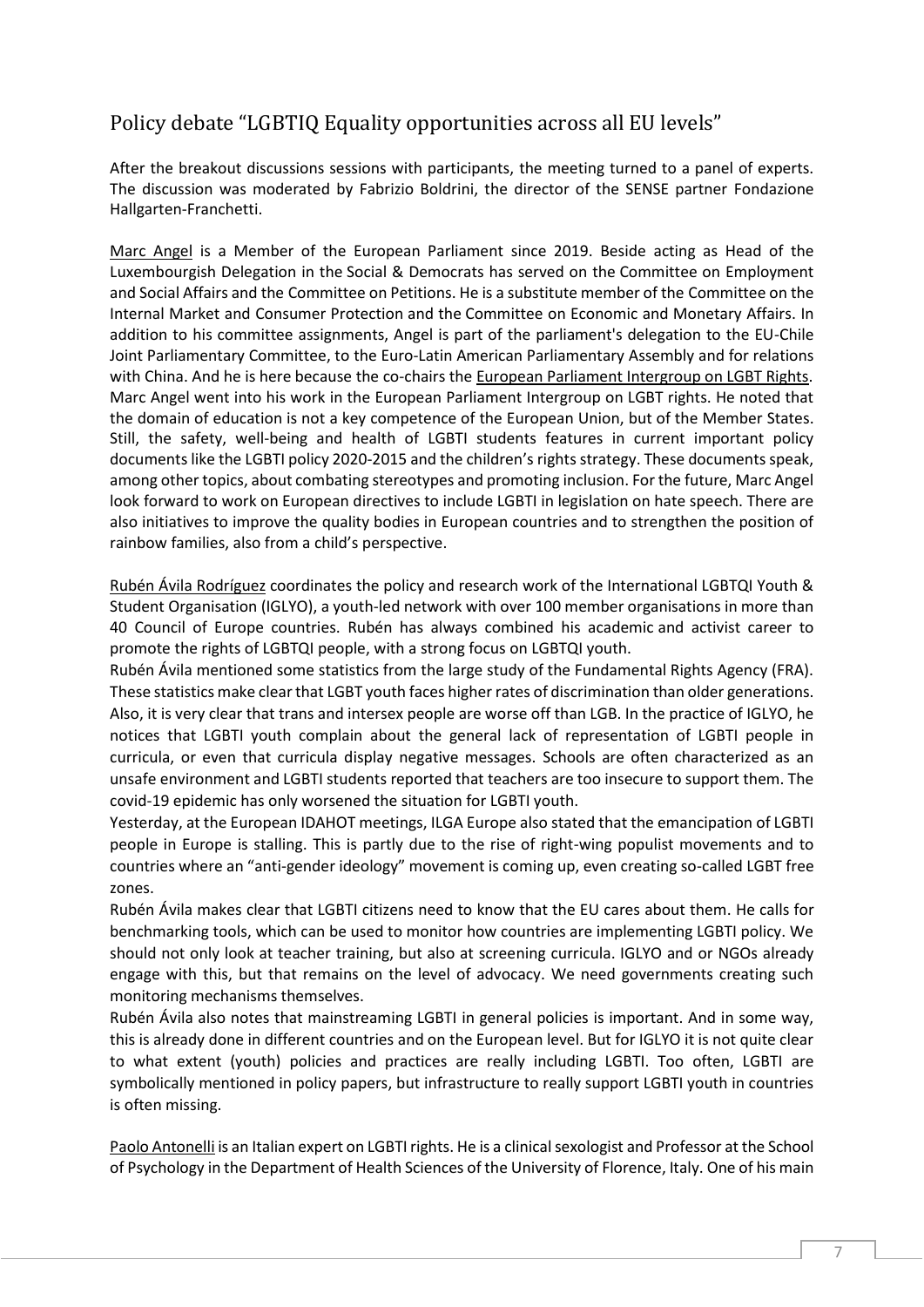research and intervention interests is LGBT+ issues and bullying at school, especially gender and homophobic and transphobic bullying.

Paolo Antonelli starts to inform the audience about a new law in Italy which should improve the situation of LGBTI citizens. However, this law is still debated and controversial.

Paolo Antonelli himself did research on homophobic attitudes and is developing interventions to change them. In the interventions he develops, gender roles and stereotypes are being discussed. Students are mostly positive about such interventions, but teachers are insecure and hesitant. Fabrizo Boldrini confirms that the problem of LGBTI education is more often with adults and with young people.

Aron le Fèvre is Director of Human Rights at Copenhagen 2021 WorldPride & EuroGames. He is a passionate and multilingual champion of human rights, with experience in international politics and the global LGBTI+ and Pride community. He works together with a multitude of governments, civil society and non-governmental organizations both in Denmark and abroad.

Aron le Fèvre stresses that action and cooperation on the international level is important. The events in Copenhagen later this year are a key form to develop such cooperation. The UK is developing an equal rights coalition which could be a leader in international developments.

Aron le Fèvre also thinks that youth should be given a more structural space to speak in international fora. Until now, they are often enabled to say a few words, but their presence is often symbolic, and they are often not really part of the political conversation. LGBTI organizations should share information among themselves and with their governments and put pressure on other governments. The Erasmus + program has created opportunities and experiences for LGBTI young people. It enables

them to see how it is in other countries and how life could be when you're free to be yourself.

In the plenary discussion, Marc Angel notes that it is a shame that some European member states block the adoption of a horizontal directive (forbidding discrimination in the area of sexual orientation and gender identity across sectors, not only in employment as currently is the case). Another point he wants to make is that it should be made easy for trans and intersex people to get a new diploma with the appropriate gender when they want.

Eileen Quin asks the speakers suggestions about future directions of Erasmus + and other European projects.

- Marc Angel advises to write the project proposals and products in easier language to get a wider audience among people who are not used to advocacy, political or academic jargon. Such are larger audience can also create more commitment for European projects.
- Aron le Fèvre suggests thinking not only about the short-term products, but also have enough attention for what will happen after the project, the sustainability. Many projects, programs, products are made, but what happens with them afterwards? These tools really need to be used in an ongoing strategy to integrate sensitivity for LGBTI issues.
- Rubén Ávila notes that activists and professionals should feel free to contact international organizations. From the perspective of IGLYO, he also comes back on his earlier comment about LGBTI youth participation. He mentioned the example of a meeting about high schools in which young people were only invited to speak for only 15 minutes. He warned not to invite young people only as tokens, and stresses that real youth participation is key to successful policies and projects. Finally, he thinks that the fact that many projects develop teacher trainings, but the fact that these are not compulsory is a big problem in the sustainability of such products. He advises projects should look at the sustainability of teacher trainings they develop.
- Paolo Antonelli agrees with Rubén about participation. He added that it would be good to also include teachers and parents as coproducers in projects. Aron le Fèvre also agrees with this, and adds the needs to also include LGBTI advocates, both youth and adult in pro projects and policies.